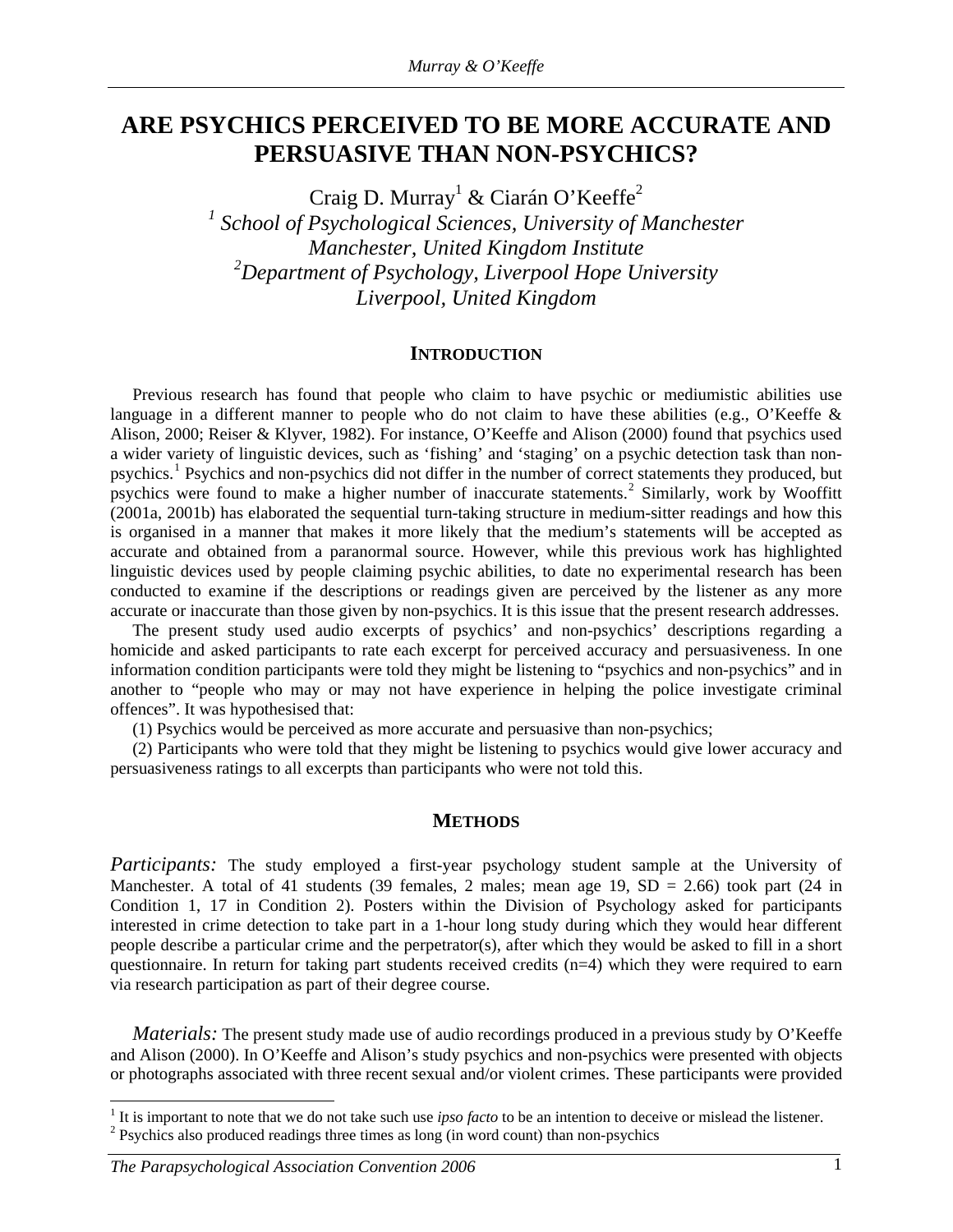with minimal detail of each crime and asked to report any impressions about the crime committed and any characteristics of the offender(s). The present study used a selection of the original verbal reports of O'Keeffe and Alison's participants. The verbal reports of four psychics and four non-psychics for the same case (a homicide) were selected from the total number of psychic  $(n=8)$  and non-psychic  $(n=12)$ reports available. In order to make these reports as comparable as possible psychics' and non-psychics' excerpts were matched for approximate length of reading (on average about 5 minutes duration) and for the reporter's sex (all descriptions were provided by females).

Participants in the present study listened to each verbal report and were asked to rate it for (i) its perceived accuracy and (ii) its persuasiveness. Each of these was rated on a 7-point Likert scale (where 1  $=$  not at all accurate/persuasive and  $7 =$  very accurate/persuasive). An 8-item Belief in the Paranormal questionnaire was also administered (Musch & Ehrenberg, 2002). Each item was scored on a 6-point Likert scale and therefore the questionnaire had a range of possible scores from 8-48[.3](#page-1-0)

*Procedure:* Two groups of participants attended a seminar room at different times on the same day in the University of Manchester. Members of each group were given a participant information sheet and a consent form. Participants were then given an opportunity to withdraw from the study (none chose to do so). Following this, participants were provided with two envelopes, each marked with a participant number and an envelope number (e.g. Participant 1, envelope 1; Participant 1, envelope 2). Participants were then instructed to open envelope 1 and fill in page 1 of the questionnaire (age and sex). They were then asked to turn the page and read page 2. This page contained a written set of instructions. Once participants had read these instructions the following statement was read out aloud to participants (for the words which appear in parentheses, Group 1 were read only statement 1, and Group 2 were read only statement 2):

"Over the next hour you will listen to 8 audio recordings [1. of psychics and non-psychics who may or may not have experience in helping the police investigate criminal offences 2. of people who may or may not have experience in helping the police investigate criminal offences,]. Each excerpt will last for a few minutes. In the excerpts you will listen to participants who have been asked to examine photographs from a homicide crime scene. One body was found at the scene. Each participant has been asked to report any impressions they have about the crime, and any characteristics of the offender. After each excerpt you will be asked to indicate on your response sheet how persuasive you think the person's description is, and how accurate you believe the description to be."

Participants were then asked to turn to page 3 of their questionnaire and the first excerpt was played. The order in which the psychic (P) and non-psychic (NP) excerpts were heard was randomized<sup>[4](#page-1-1)</sup>: P, NP, NP, P, NP, P, P, NP. The selection of individuals within this sequence (i.e. psychics 1-4, non-psychics 1- 4) was chosen at random.<sup>[5](#page-1-2)</sup> After each excerpt had been listened to participants were given 1 minute to rate the excerpt for accuracy and persuasiveness. After all 8 audio excerpts had been listened to and rated participants were asked to place their completed questionnaire into the first envelope and to seal it. Next, participants were instructed to open envelope 2, which contained the Belief in the Paranormal Questionnaire. Participants then completed this questionnaire, after which they placed it inside the second envelope and sealed it. The sealed envelopes were then collected and participants thanked for their participation.

 $\overline{a}$ 

 $3$  An analysis of this will appear elsewhere,

<span id="page-1-1"></span><span id="page-1-0"></span><sup>&</sup>lt;sup>3</sup> An analysis of this will appear elsewhere,<br><sup>4</sup> The order of type of excerpt was randomised by throwing a die (odd numbers - psychic excerpts, even numbers = non-psychic excerpts).

<span id="page-1-2"></span> $<sup>5</sup>$  The numbers 1-4 were assigned to individuals in the psychic and non-psychic group based on the order in which</sup> they gave their readings in the original O'Keeffe and Alison (2000) study. The selection of each individual within the psychic and non-psycic sequences was then determined by throwing a die. For example, if the first throw for the psychic group produced number 4, then the fourth reading in the psychic group would be the first excerpt participants heard.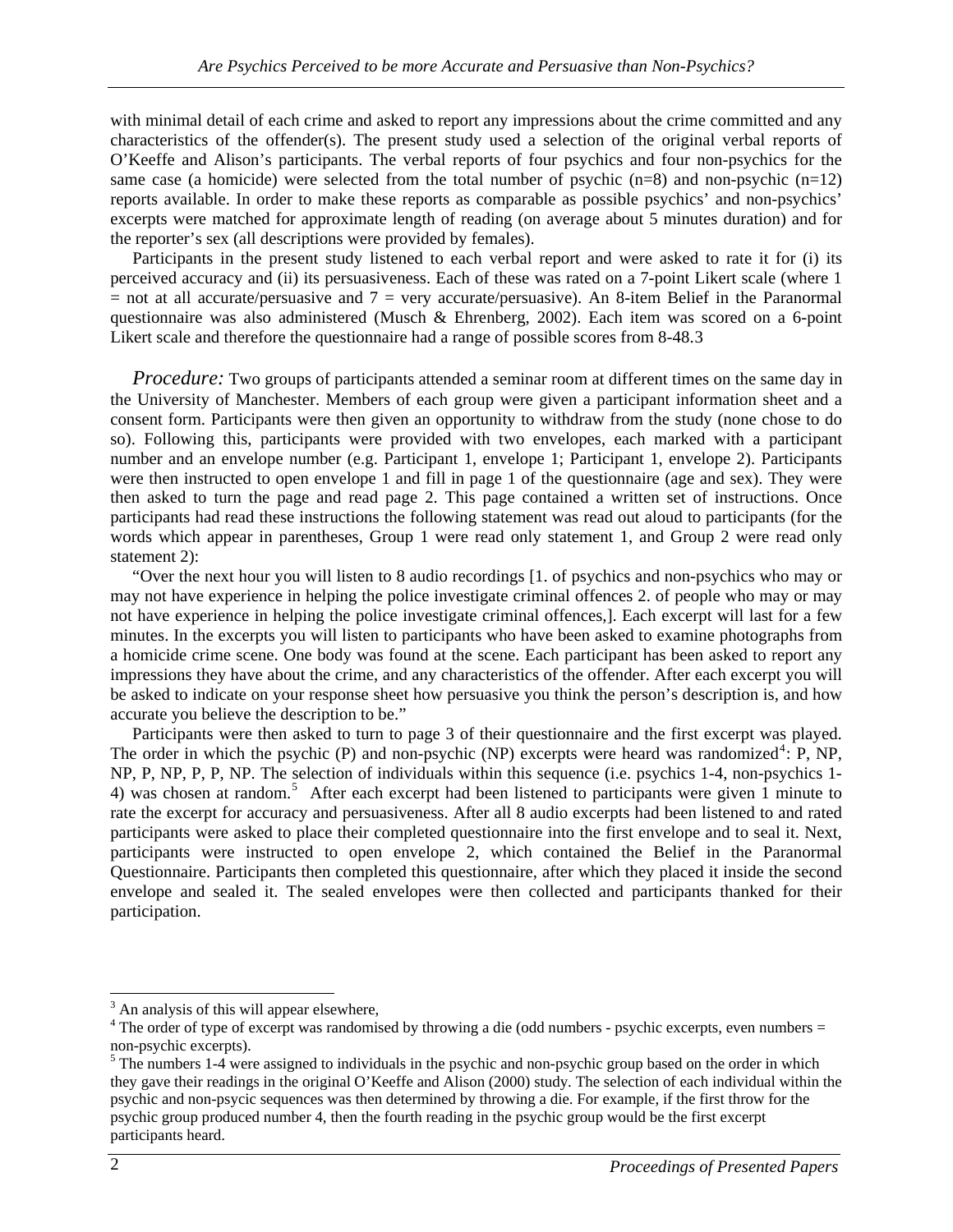### **RESULTS**

## *Hypothesis 1: Psychics would be perceived as more accurate and persuasive than nonpsychics*

In order to examine differences between ratings given to psychics and non-psychics, Wilcoxon signed ranks texts (one-tailed) were carried out on the data. As predicted, participants gave significantly higher ratings of perceived accuracy (median score 15 compared to 11),  $z = 4.83$ ,  $p < .001$ ) and persuasiveness (median score 14 compared to 10,  $z = 4.79$ ,  $p < .001$ ) to the readings given by psychics than non-psychics. The data was then examined for each information condition (summarized in Table 1). Regardless of information condition participants gave psychic readings significantly higher Accuracy and Persuasiveness scores than non-psychics.

Table 1. Summary of Median Scores (With Range) and Wilcoxon Signed Rank Tests for Differences in Participants' Accuracy and Persuasiveness Ratings Given to Psychics and Non-Psychics Descriptions by Information Condition

| Measure                       | Psychic Information Condition $(n=24)$ |      | No Psychic Information Condition $(n=17)$ |              |      |      |
|-------------------------------|----------------------------------------|------|-------------------------------------------|--------------|------|------|
|                               | Median Score                           | Ζ    |                                           | Median Score |      |      |
| Psychic Accuracy              | 13.5 (11)                              | 4.00 | < 0.01                                    | 16.0(10)     | 2.76 | .002 |
| Non-Psychic Accuracy          | 10.0(11)                               |      |                                           | 12.0(12)     |      |      |
| <b>Psychic Persuasiveness</b> | 13.0(10)                               | 4.08 | < 0.01                                    | 16.0(14)     | 2.62 | .003 |
| Non-Psychic Persuasiveness    | 9.0(11)                                |      |                                           | 11.0 (8)     |      |      |

*Hypothesis 2: Participants who were told that they might be listening to psychics would give lower accuracy and persuasiveness ratings to all excerpts than participants who were not told this* 

Participants' median scores (with range) for each study measure are shown in Table 2, along with the mean ranks and results of 1-tailed Mann-Whitney U tests for the two informational conditions. A total score for psychics and non-psychics was calculated by summing the scores given to the four excerpts for each. As predicted, participants in the Psychic Information condition, gave significantly lower accuracy scores for both psychics ( $U=137.5$ ,  $p=.04$ ) and non-psychics ( $U=134.5$ ,  $p=.02$ ), and lower persuasiveness scores for both psychics ( $U=126.5$ ,  $p=.02$ ) and non-psychics ( $U=120.0$ ,  $p=.01$ ) than participants in the No Psychic Information Condition.

| Measure                       | Psychic Information<br>Condition $(n=24)$ | No Psychic Information<br>Condition $(n=17)$ | P Value |
|-------------------------------|-------------------------------------------|----------------------------------------------|---------|
|                               | Mean Rank                                 | Mean Rank                                    |         |
| Psychic Accuracy              | 18.23                                     | 24.91                                        | .04     |
| Non-Psychic Accuracy          | 18.10                                     | 25.09                                        | .03     |
| <b>Psychic Persuasiveness</b> | 17.77                                     | 25.56                                        | .02     |
| Non-Psychic Persuasiveness    | 17.50                                     | 25.94                                        | .01     |

Table 2. Differences Between Information Conditions on the Study Measures

To summarize the results, it was found that for both accuracy and persuasiveness ratings, higher scores were given: 1) if the speakers were 'psychics' versus 'non-psychics'; and 2) if the speakers were described as 'people' rather than 'psychics and non-psychics'.